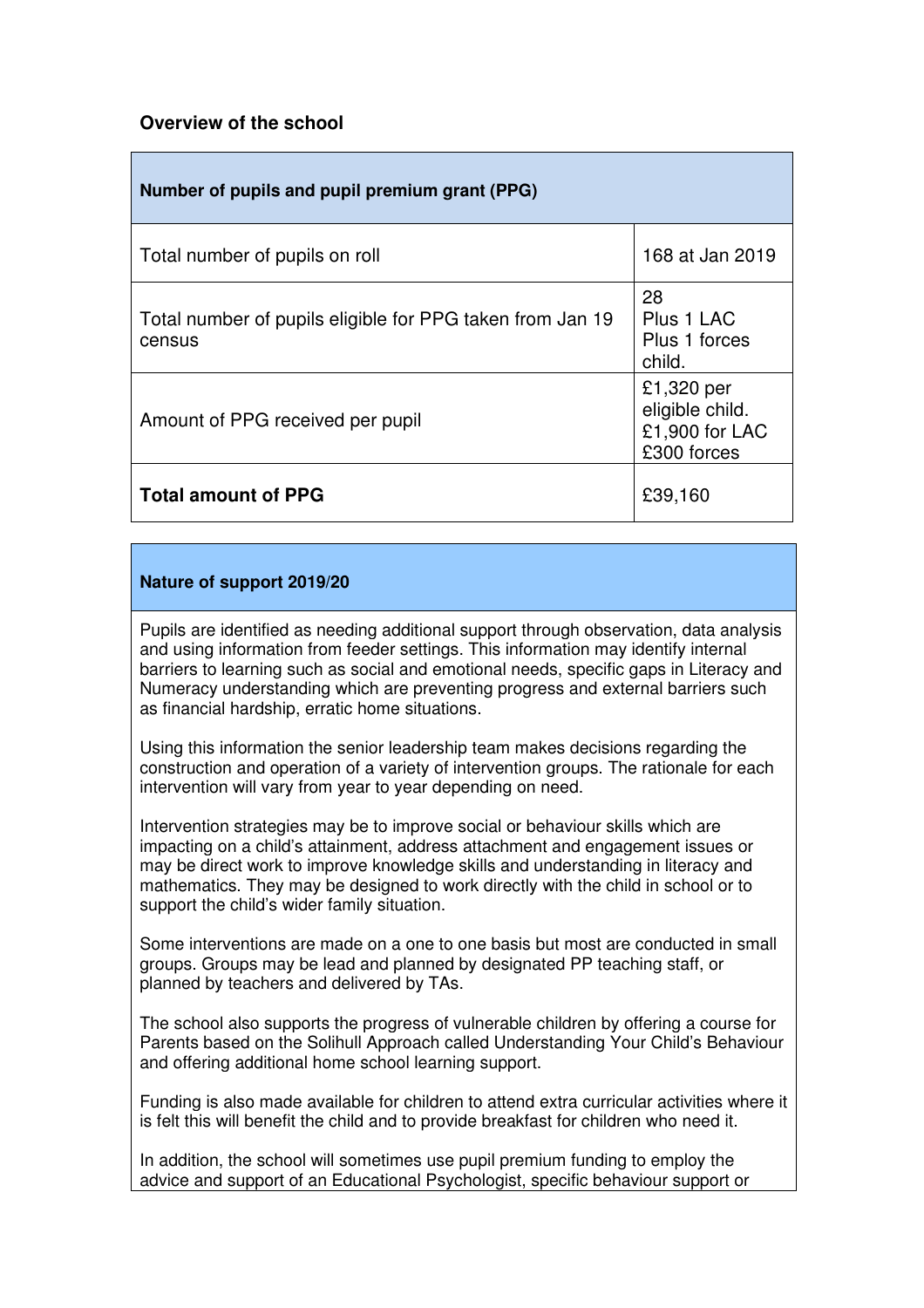mental health and well-being support in cases where this is beneficial to a child's progress.

For this year intervention groups available are as follows

- Individual and small group or work on Literacy and Maths delivered by a qualified teacher in year one and two.
- Talk intervention and support for oracy and developing vocabulary
- Structured play on a 1:1 basis.

.

- Lunchtime and break time nurture support
- Afternoon provision with nurture emphasis for children across KS1 who have not achieved PSE outcome against EYFs profile.
- Early Help/Family resource helpline available at weekends and one day each school holiday for families in crisis.

In addition, staff knowledge and understanding of attachment issues will be undertaken by all teaching staff to ensure improvements in quality first teaching for all pupils. Solihull ( Understanding your child's behaviour ) will continue to run three times over the course of the school year.

## **Curriculum focus of PPG spending 2019/2020**

The school Improvement focus for 2019-2020 is to accelerate pupil progress in writing through developing teaching and learning in comprehension and extending children's vocabulary. Additionally, we are striving to accelerate the progress of vulnerable children through a variety of measures.

There are two designated teachers who have specified time allocated for pupil premium planning, delivery and assessment across key stage one for literacy and maths interventions. One for year one and one for year two. The planning assessment and monitoring of the pupil progress and attainment is the responsibility of J.B and S.B

Appropriate afternoon provision to meet the needs of children with personal, social and emotional delay is provided through two afternoons each week in our T day format. The planning and assessment for this group is the responsibility of a designated teacher-H.B and TAs R.R and N.N.